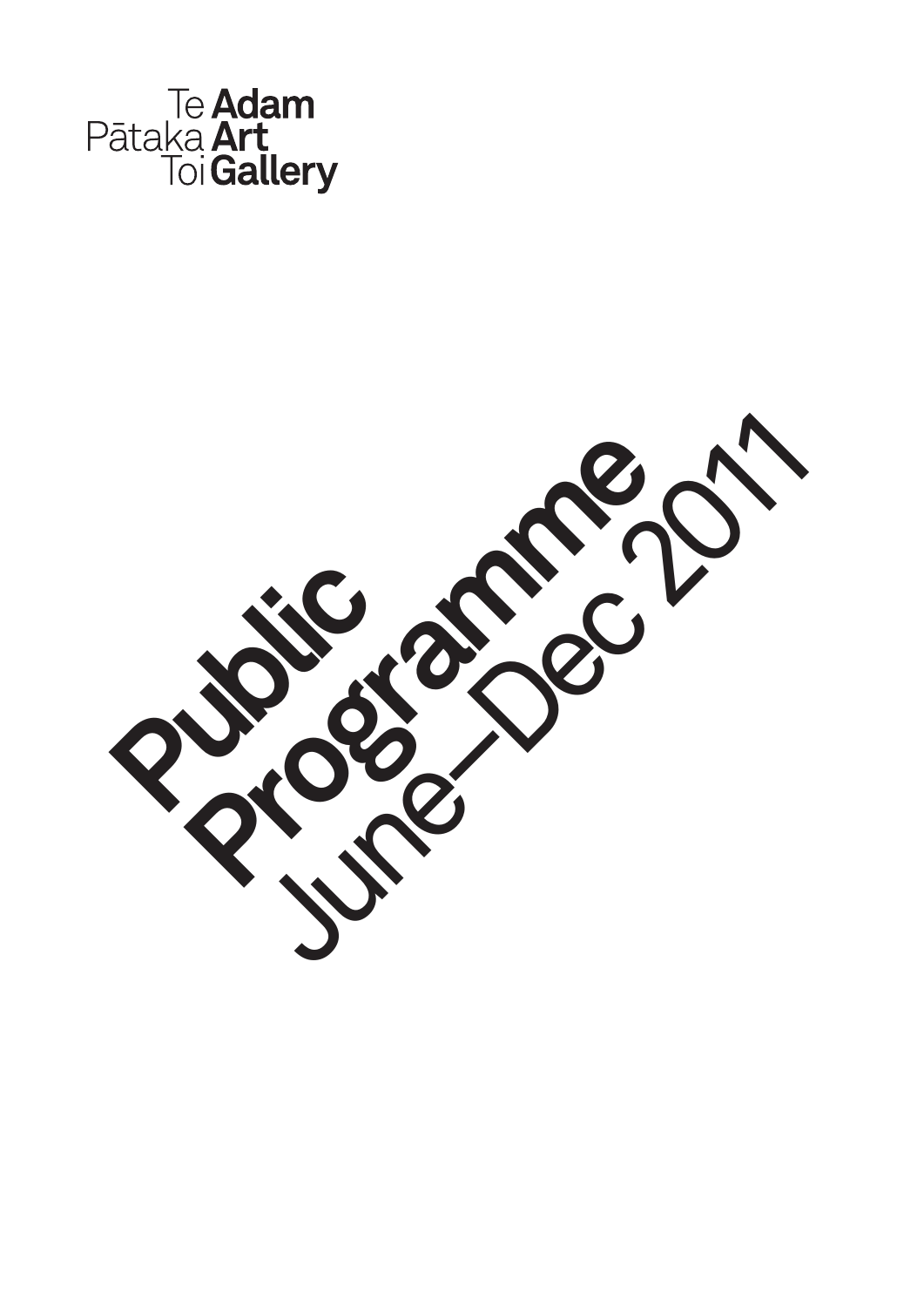PUBLIC PROGRAMME June–December 2011

**OPEN CONVERSATIONS Thursday nights, 6pm Adam Art Gallery**

**Victoria University of Wellington academics speak with art practitioners working in the field and the collectors behind the exhibition.**

### **14 July:** *Public/Private*

**Join Brigitte Bonisch-Brednich and art writer, critic and collector Sue Gardiner in a discussion on how the public display of private art collections questions our preconceptions of what is private and what can be made public in the production of cultural knowledge.**

## **8 September:** *Market Forces*

**Economic theorist Morris Altman and art auctioneer Ben Plumbly will review the factors that have informed the art market recently, debating whether its exponential growth can escape the inevitable boom and bust of the economic cycle.**

# **13 October:** *Telling Arrangements*

**Spatial design theorist Margaret Petty and journalist, writer and collector Rosemary McLeod's conversation will consider the politics at play in constructing a sense of home through the presentation of art and other objects. Chaired by Roger Blackley, Senior Lecturer, Art History.**

### **13 December:** *Collecting and the Production of Identity*

**Cultural psychologist Ronald Fisher and art dealer Robert Heald will tease out the notions of cultural value and social taste that underpin the collector's identity and construction of self. Chaired by David Maskill, Programme Director, Art History.**

### **DOCUMENTARY FILM SCREENINGS Tuesday lunchtimes, 12noon Kirk Gallery, Adam Art Gallery**

**12 July:** *Herb and Dorothy,* **dir. Megumi Sasaki, 2008. 87 mins.** 

**23 August:** *Ydessa, Les Ours et etc,* **dir. Agnes Varda, 2000. 44 mins.** 

**4 October:** *For Love or Money,* **dir. Shirley Horrocks, 1996. 46 mins.** 

**15 November:** *Cinemania,* **dirs. Stephen Kijak and Angela Christlieb, 2002. 80 mins.**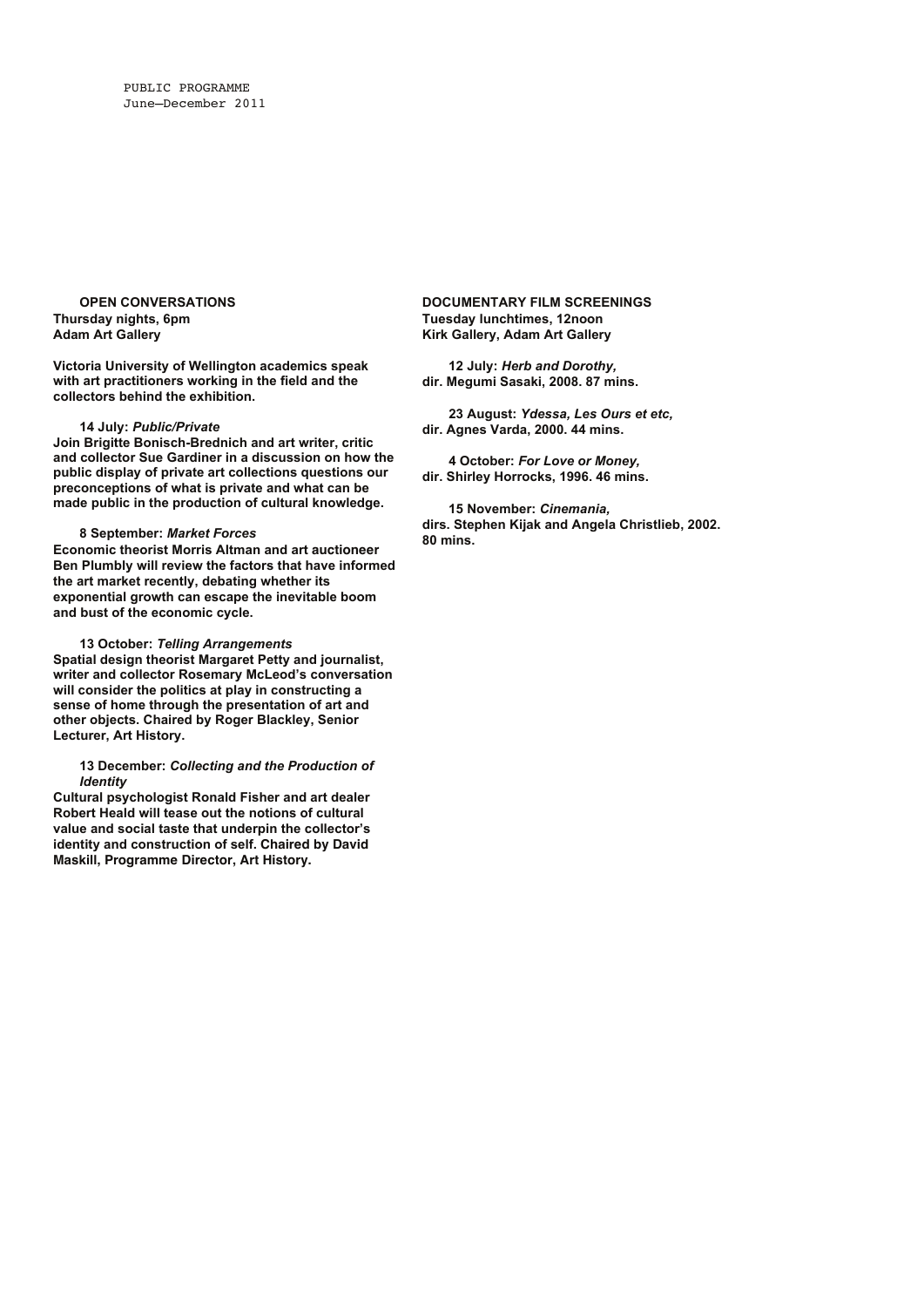**NIGHT TALKS Friday nights, 6pm Kirk Gallery, Adam Art Gallery**

### **3 June: Artist's talk**

**With an investigative eye artist Marcus Moore elucidates on the recent iteration of** *the Retreat***; an installation of art works from the collection of g. bridle.**

#### **12 August: Curator's talk**

**Curator Laura Preston will offer insights into the conceptual framework for the project** *(A Film Called) Ellipsis***, which presents collecting as a process of sorting and assembling in time.**

## **26 August: Critic's talk**

**Sharing her knowledge of contemporary art in Moscow, art writer and curator Claudia Arozqueta will place the photographic work of Leonid Tishkov in context by presenting a screening of recent video art from Russia.**

#### **7 October: Researcher's talk**

**Visiting Scholar at the Stout Research Centre Sandy Callister will reveal the hidden and anecdotal stories she unearthed through researching Victorian women's creative deployment of the carte-de-visite photographic process.**

#### **18 November: Students' talk**

**Join us for an evening of talks by students in the Art History programme as they share their knowledge of the histories that have informed their presentation of the 'almost exhaustive'**

## **DISCUSSION SERIES**

**Adam in the City Art Forum Series 2011 A new series of discussions designed to engage key topics that are galvanising thinkers and practitioners.**

**3. Rehearsal Wednesday 17 August 2011 5.30–7.30pm with a drink to follow Adam Auditorium, City Gallery Wellington**

**Why are so many contemporary artists treating acts of rehearsal as the basis of their practice? Why has there been a re-examination of performance art histories recently? What is the relationship between the repeated act and an ultimate act? Could the interest in rehearsal be a reflection of online modes of communication, where the self is continually performed and identity perpetually edited?**

**4. Re-Locate Tuesday 29 November 2011 5.30–7.30pm with a drink to follow Adam Auditorium, City Gallery Wellington**

**As the final forum in the series, this discussion brings the conversation closer to home. Reviewing the fervent interest in community driven endeavours and creative pursuits, this discussion will question if 'the local' did indeed ever leave us. What are current understandings of the local, and how does the reinstatement of this term respond to the politics of globalisation? Is the return to the local an opportunity for post-colonial theories to be re-called? What are the economic drivers and environmental factors that are influencing this ethos?**

**The Art Forum 2011 series is a collaboration between the Adam Art Gallery and the City Gallery Wellington.**